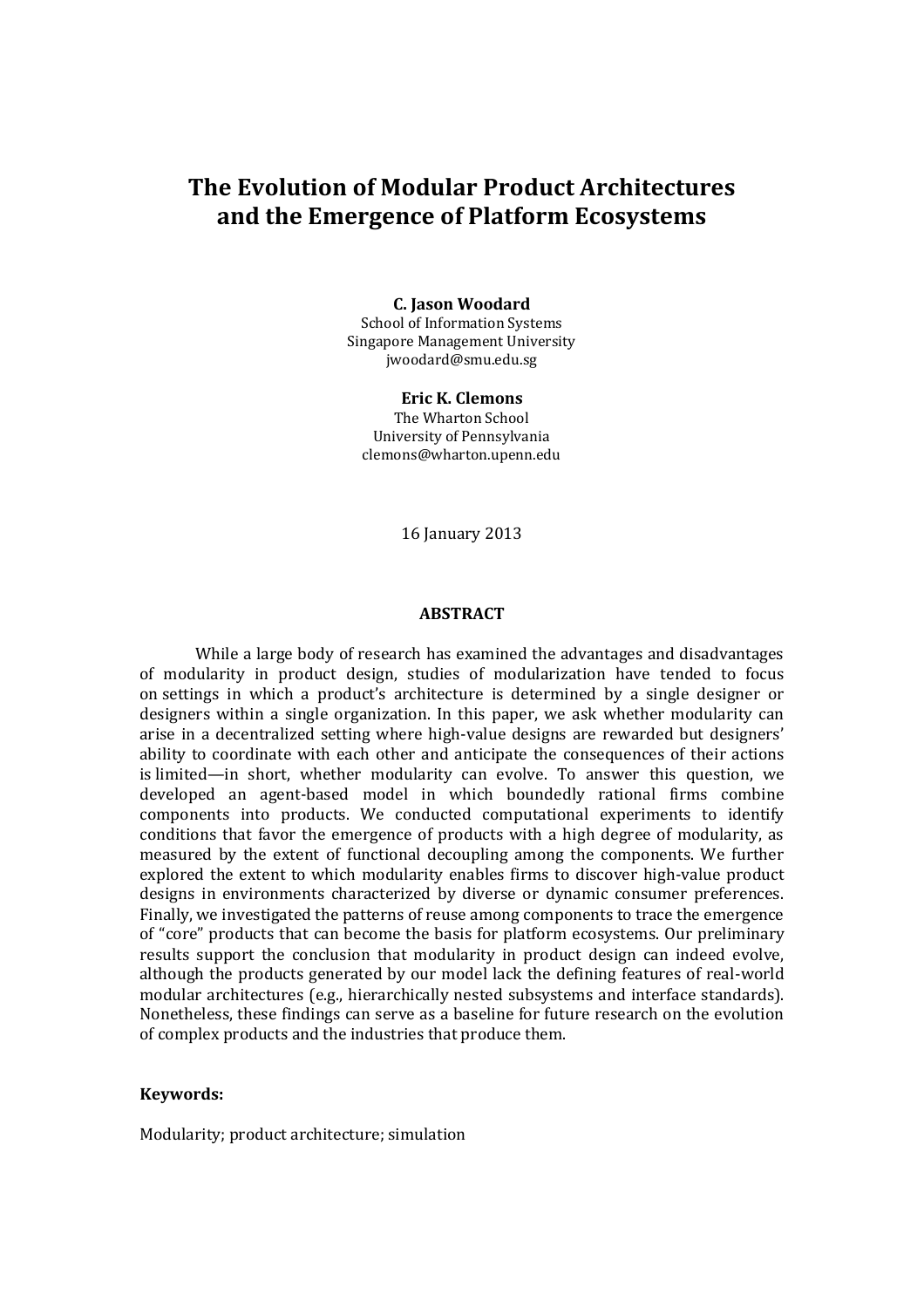## **1 Introduction**

Modularity is an essential strategy for managing the complexity of modern products and services, from computers to aircraft engines to financial services (Baldwin & Clark, 1997; Brusoni & Prencipe, 2001; Jacobides 2005). Among other properties, modular architectures offer the ability to split up tasks among designers, make changes to one part of a system while minimizing the effects on others, and stimulate innovation by an "ecosystem" of competitors and complementors (Simon, 1962; Ulrich, 1995; Baldwin & Clark, 2000). While a large body of research has examined the advantages and disadvantages of modularity in product design, studies of modularization have tended to focus on settings in which a product's architecture is determined by a single designer or designers within a single organization.

In this paper, we ask whether modularity can arise in a decentralized setting where high-value designs are rewarded but designers' ability to coordinate with each other and anticipate the consequences of their actions is limited—in short, whether modularity can evolve. To answer this question, we developed an agent-based model in which boundedly rational firms combine components into products. Our model is based on a generalization of the NK family of fitness landscape models (Kauffman & Levin, 1987; Kauffman & Weinberger, 1989), which we adapted to study populations of product designs in which different products have different architectures. This distinctive feature of our approach allows us to study product architecture as the endogenous outcome of an evolutionary process.

We conducted computational experiments to identify conditions that favor the emergence of products with a high degree of modularity. To measure modularity, we adapted the measure introduced by Frenken (2006), which allows the extent of functional decoupling within products of different size and scope to be compared in a meaningful way. Frenken and Mendritzki (2012) argue that modularity can speed up problem-solving in settings where the set of design choices cannot be decomposed into non-overlapping subsets. This insight motivated us to speculate that when product architecture is endogenous, modularity should be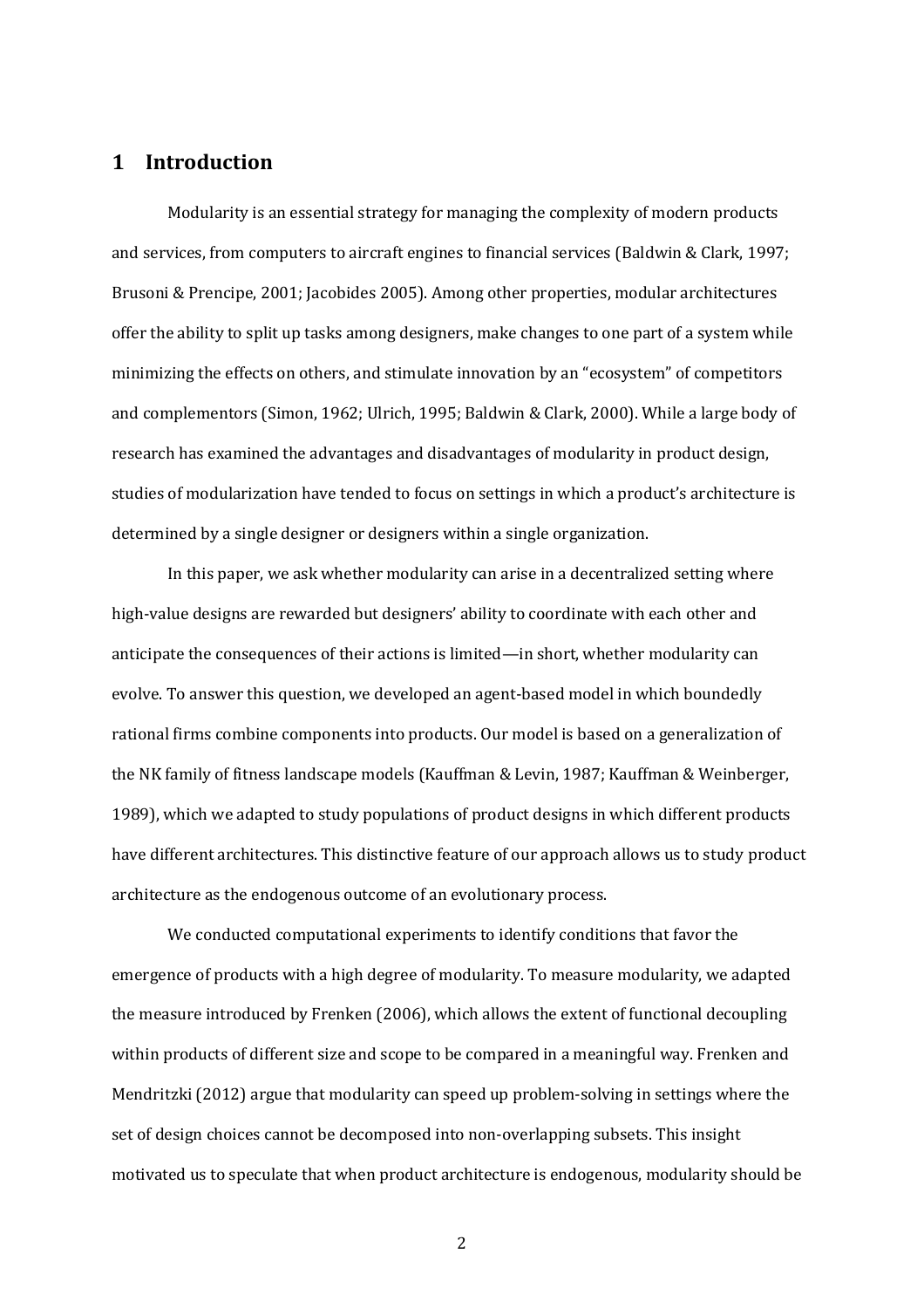more prevalent in settings where finding high-value designs is more difficult (e.g., environments characterized by diverse or dynamic consumer preferences). In addition to seeing more modularity, we should also find a positive correlation between modularity and value—not because modular designs are inherently better than non-modular ones, but because high-value designs are simply easier to find if they are modular than otherwise.

Our preliminary results support the conclusion that modular product architectures can indeed evolve. We find that the average level of modularity at the end of our simulations is significantly higher than we would expect from a collection of randomly selected components, and that modularity is associated with higher-value products (after controlling for other factors). We also investigated the patterns of reuse among components to trace the emergence of "core" products that can become the basis for platform ecosystems. We found, as expected, that such products were more prevalent in settings where search was more difficult.

Despite these promising findings, our results should be seen as preliminary. We failed to find evidence for some of the key causal mechanisms we anticipated, such as the role of subsystem suppliers in catalyzing the emergence of modularity. Even effects that were consistent with our expectations, such as the link between modularity and value, were in some cases too small to be visible without resorting to regression techniques. Moreover, most of the products generated by our model lack the defining features of real-world modular architectures (e.g., hierarchically nested subsystems and interface standards). These findings can nonetheless serve as a baseline for future research on the evolution of complex products and the industries that produce them.

The rest of the paper is organized as follows. Section 2 briefly reviews the relevant literature on NK modeling, modularity, and technology evolution. Section 3 presents our model and the extensions we implemented. Section 4 describes our computational experiments and results to date. Section 5 concludes by discussing the significance and limitations of the results, as well as opportunities for future work.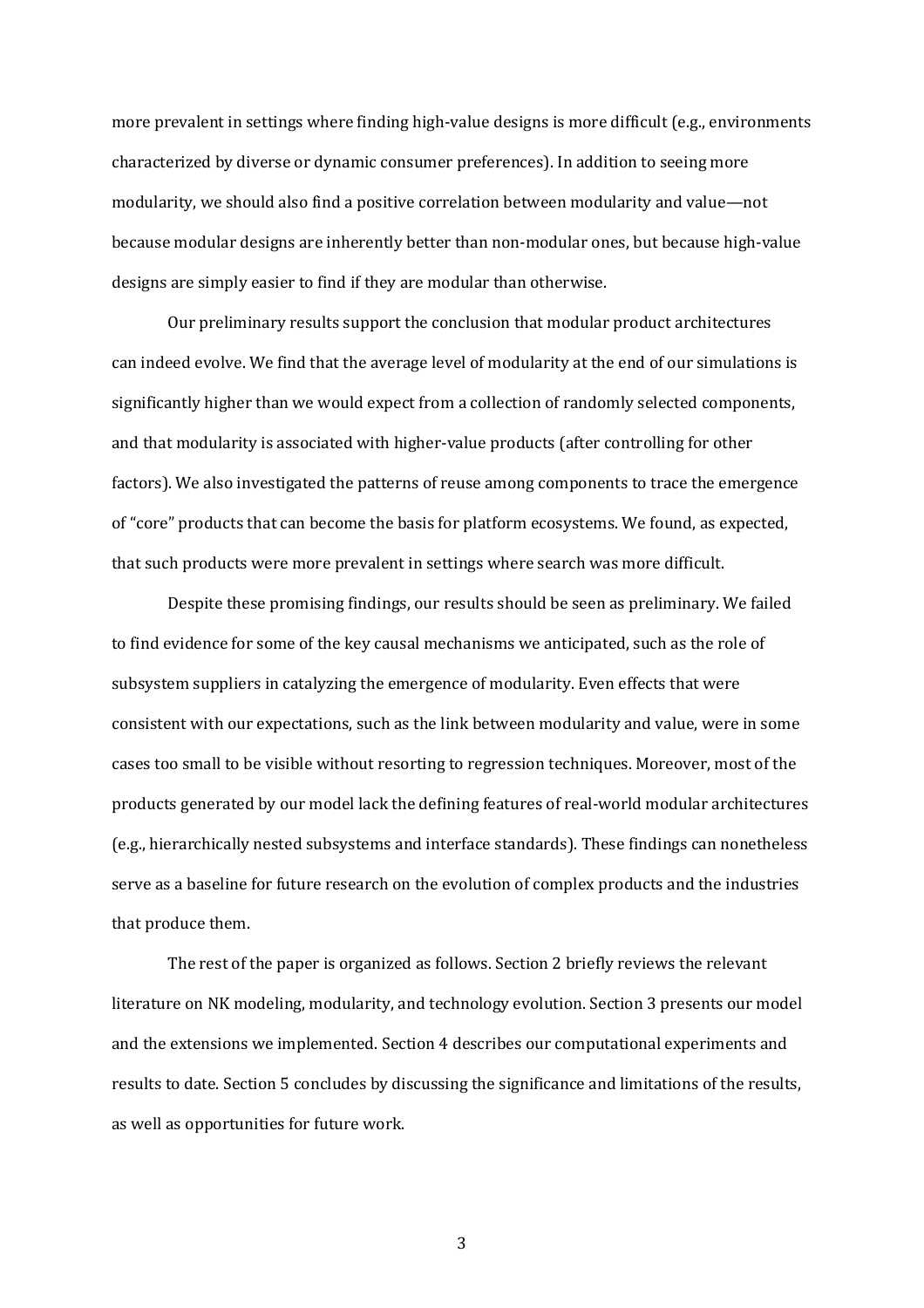## **2 Related Literature**

We build heavily on the generalized NK model of Altenberg (1994), which was adapted to the domain of complex technological systems by Frenken (2006). Other scholars who have used the NK framework to study modular design include Marengo et al. (2000), Ethiraj and Levinthal (2004), Dosi and Marengo (2005), Brusoni et al. (2007), Rivkin and Siggelkow (2007), and Frenken and Mendritzki (2012). Our model is also indebted to Levinthal (1997), whose approach to population selection on NK landscapes we follow closely.

More broadly, we aim to contribute to the growing literature on technology evolution (Arthur, 2009) and the economics of complex adaptive systems (Beinhocker, 2006). While the present model does not allow us to directly address questions concerning platform competition and strategy (Gawer & Cusumano, 2002; Iansiti & Levien, 2004; Evans et al., 2006), our hope is that it could be extended to support these kinds of questions in the future.

## **3 Model**

The main elements of the model are designs and designers, which for concreteness we call products and firms. A product is a set of components, each of which enables one or more functions. Each function, in turn, contributes value to the product as a whole. More than one component can enable the same function in a given product, in which case the components interact. These interactions can be positive or negative. Product design simply entails choosing a set of components; we do not explicitly consider the details of their configuration or assembly. Also for simplicity, each firm is limited to a single product.

Firms engage in product design repeatedly over a series of time periods. In each period, each firm is presented with an opportunity to modify its current design by adding or removing components. These changes can be viewed as movements on a high-dimensional fitness landscape. The value of a firm's product (i.e., its "height" on the landscape) affects the likelihood that the firm survives to the next period. Firms that do not survive are replaced by new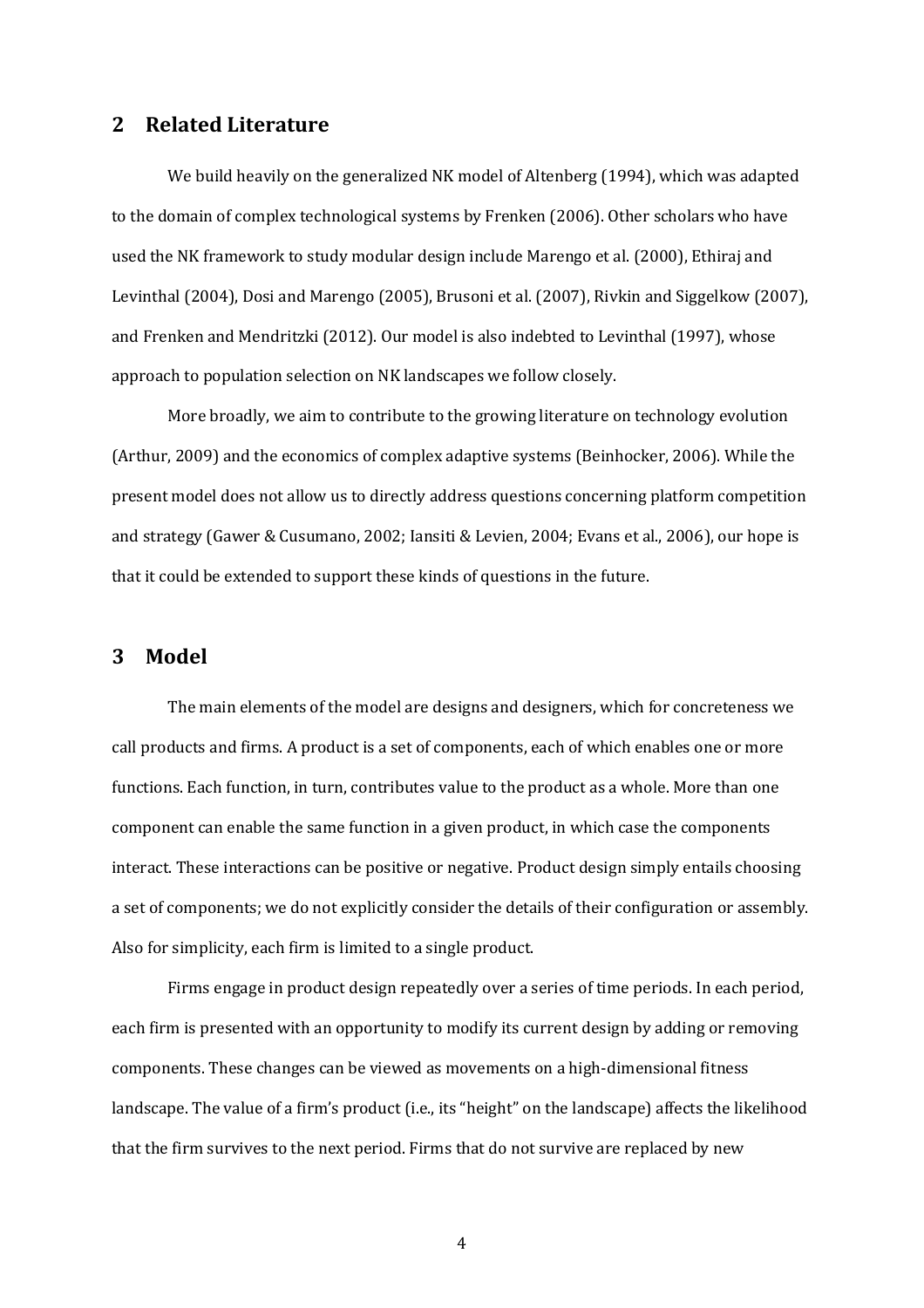entrants, each of which either replicates the design of a surviving firm or starts from scratch with a new product. The total population of firms is held fixed by setting the number of entrants in a given period to the number of non-survivors from the previous period.

In our experiments, we studied three extensions to this basic model. First, we allowed firms to modify their designs by adding or removing not just individual components but entire products of other firms. Second, we modeled environmental change (e.g., in technology or consumer preferences) by periodically randomizing the fitness landscape for product designs. Third, we modeled the existence of multiple market segments by creating multiple fitness landscapes and associating different firms with different landscapes. The remainder of this section specifies the basic model more formally and describes the extensions in greater detail.

## **3.1 A Rugged Fitness Landscape for Designs**

Let *C* denote the number of available components and *F* denote the number of functions they collectively enable. Following Altenberg (1994), the number of functions enabled by a given component is called its *pleiotropy*, and the number of components that enable a given function is called its *polygeny*. The interactions between components and functions can be represented as a matrix with components on the rows, functions on the columns, and either 0 or 1 in each cell to indicate whether a given component enables the respective function. We call this matrix the *component–function map*; it is also known as a genotype–phenotype map. We call the set of functions enabled by a given component its *pleiotropy set*, and the set of components that enable a given function its *polygeny set*.

A product design is completely specified by the set of components it contains. Thus there are  $2^c$  possible product designs (including an "empty" design that contains no components), each of which can be represented as a binary string of length *C*, with a 0 or 1 in position  $i \in \{1...C\}$  indicating the absence or presence of the *i*th component. Using the component–function map, it can easily be determined which functions are enabled by a given product and which combinations of components enable each function, as illustrated in Figure 1.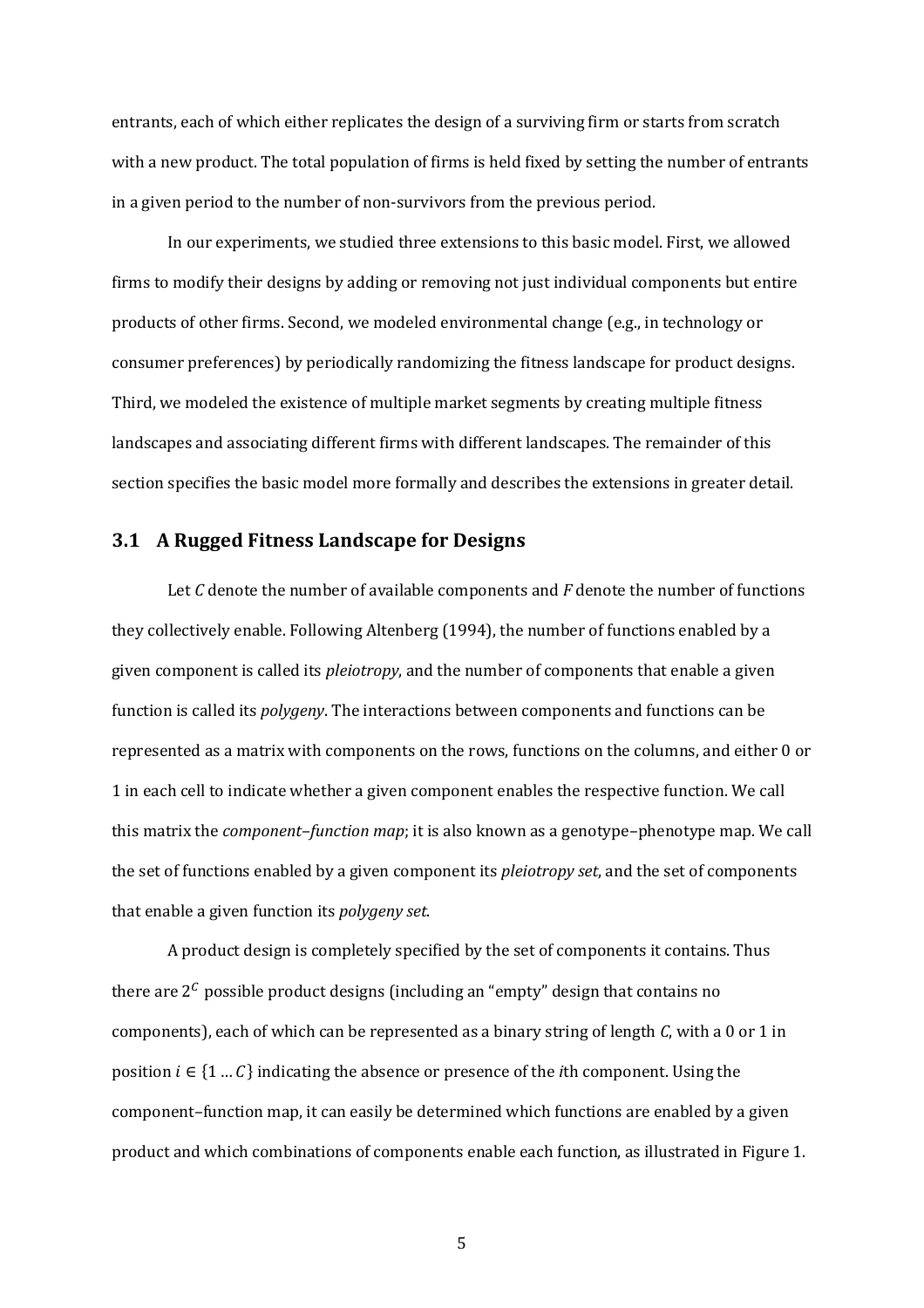(In product  ${A, B}$ , function 1 is enabled by both components, function 2 is enabled only by component A, and function 3 is enabled by component B. In product  ${B, D}$ , functions 1 and 3 are enabled only by component B, and function 5 is enabled by component D.) We call the set of components that enable a given function in a particular product the *enabling set* of that function.

To determine the value (or fitness)<sup>1</sup> of a product  $p$ , the product is evaluated with respect to each function  $j \in \{1...F\}$  to determine the level of functionality (or quality) that the product delivers for this function. This yields a vector of *function values*, each of which depends only on the presence or absence of components in the corresponding function's polygeny set. Let  $g_i$ denote the polygeny set of function *j* and  $e_j(p) = p \cap g_j$  denote the enabling set of product *p* with respect to this function. We randomly assign a function value  $v_i(e_i(\boldsymbol{p})) \in [0,1]$  to each of the  $2^{g_j}$  possible non-empty values of  $e_j(p)$  by drawing independently from a uniform distribution. This assumption is akin to "confess[ing] our total ignorance and admit[ting] that ... essentially arbitrary interactions are possible" among the components that enable a given function (Kauffman, 1993, p. 41). The *product value* is then defined as the average of the *F* function values:  $V(\boldsymbol{p}) = \frac{1}{F} \sum_{j=1}^{F} v_j(\boldsymbol{e}_j(\boldsymbol{p})).$ 

So far these assumptions are consistent with the generalized NK model of Altenberg (1994) and Frenken (2006). In addition, we assume that if a function is not enabled by any components in a given product (i.e.,  $e_i(p) = \emptyset$ ), then its value is zero.<sup>2</sup> This introduces a fundamental asymmetry into the model, namely that an absent component cannot create any value. In a standard NK model, by contrast, there is no special distinction between "0" and "1" bits of a genotype, which are typically interpreted as alternative choices on a given dimension ("alleles").3 This assumption will play a key role in allowing us to study the evolution of modular

<sup>&</sup>lt;sup>1</sup> In this paper, we use the terms "value" and "fitness" interchangeably. We do not claim that the underlying concepts are equivalent, as each raises subtle issues of interpretation (e.g., value to whom, fitness with respect to what environment?) that have long been recognized and debated in their respective disciplines. While an expanded version of our model may need to address these issues, they do not arise directly here.

<sup>&</sup>lt;sup>2</sup> A similar assumption is present in Altenberg's (1994) model of constructional selection, where the number of genes increases over time, so it is possible for a genotype to be incomplete. We are not aware of any other NK-style models that allow for this possibility.

<sup>3</sup> As in the standard NK framework, the fact that our model allows a single variant per component (i.e., one allele per gene) is without loss of generality since the components could be defined in pairs or higher multiples (e.g., A, A', and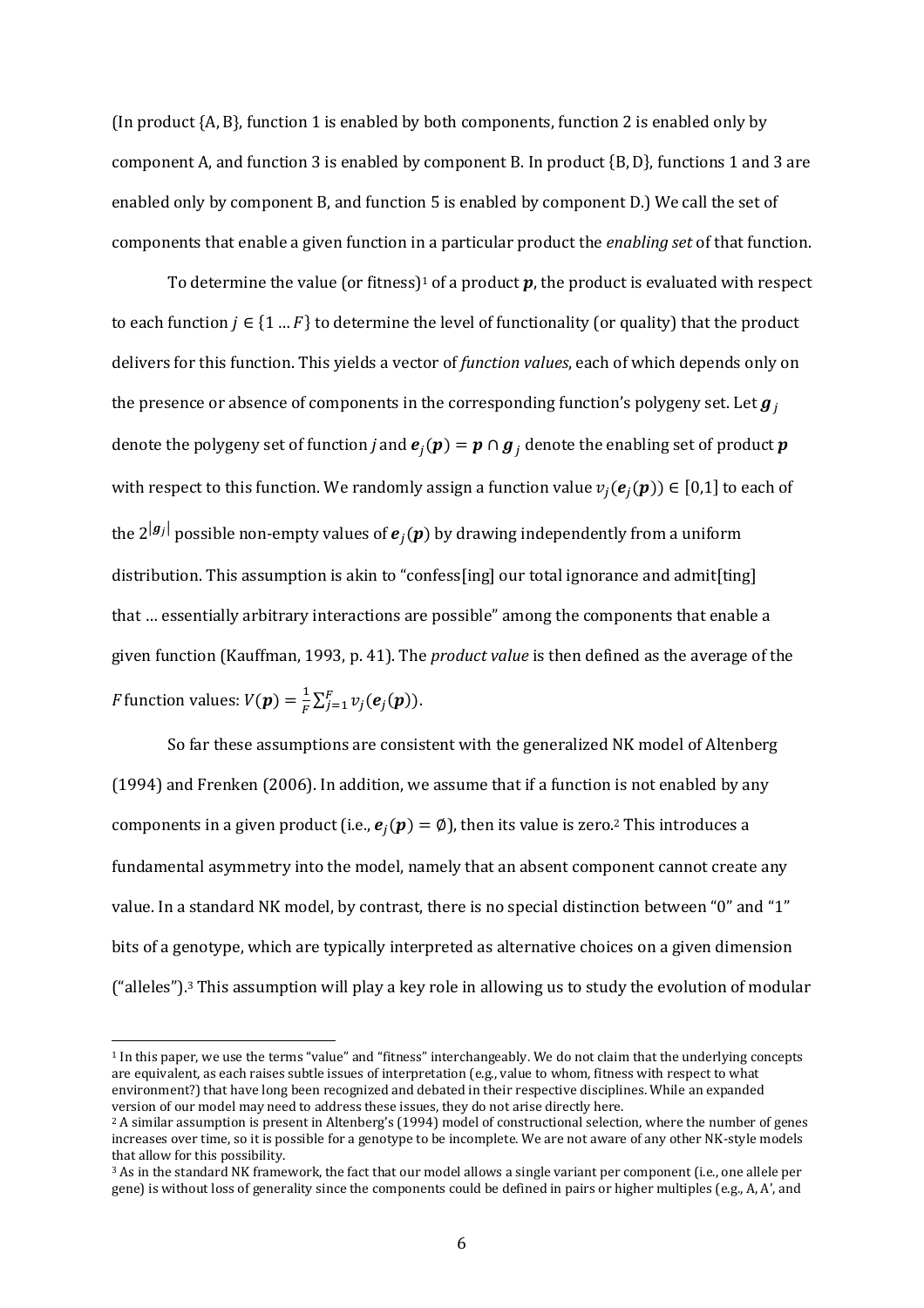product architectures, as it enables products that deliver the same functions in different ways to coexist and compete with each other.

In our experiments, we construct a new component–function map and a new fitness landscape for every simulation run. Each component is assigned a pleiotropy  $k_i \in \{1...F\}$ drawn independently from a discrete uniform distribution, then linked to  $k_i$  functions by sampling uniformly without replacement. Since the number of possible function values can be large (e.g., over a million for a function with a polygeny of 20), they are drawn "lazily" when needed and stored for the duration of the run.

## **3.2 Evolutionary Dynamics: Search and Selection**

A simulation run consists of a fixed number of periods. In the first period, *N* firms are created with empty products. Each firm is activated in a random sequence. When activated, a firm engages in a local adaptive walk consisting of one or more steps. For each step, the firm chooses a component at random, and either adds the component to its product if the product does not already contain it or removes the component if it does. If the value of the product does not increase, the step is reversed and the walk ends. Otherwise the walk continues until a local peak is reached.4

Each subsequent period begins with population selection, which closely follows the procedure used by Levinthal (1997). Each firm is assigned a probability of survival equal to the ratio of its product's value to that of the highest-valued product in the population. Firms that do not survive are replaced by new entrants. With probability equal to one minus the ratio of the average product value to the highest value in the population (a measure of population-level fitness called the genetic load), a new entrant starts with an empty product. Otherwise the entrant replicates the product design of a surviving firm, with the probability of a particular product being replicated equal to the ratio of its value to the total value in the population.

 $\overline{a}$ 

A" for three variants of A), with additional assumptions as appropriate (e.g., to ensure that all variants have the same pleiotropy set and/or that they are mutually exclusive in terms of the value they contribute to the product). <sup>4</sup> We also experimented with "greedy" walks in which the firm evaluates more than one step and keeps the one with the greatest increase in value (if any), as well as walks that terminate after a maximum number of steps. Our results were generally robust to these variations in the local search procedure.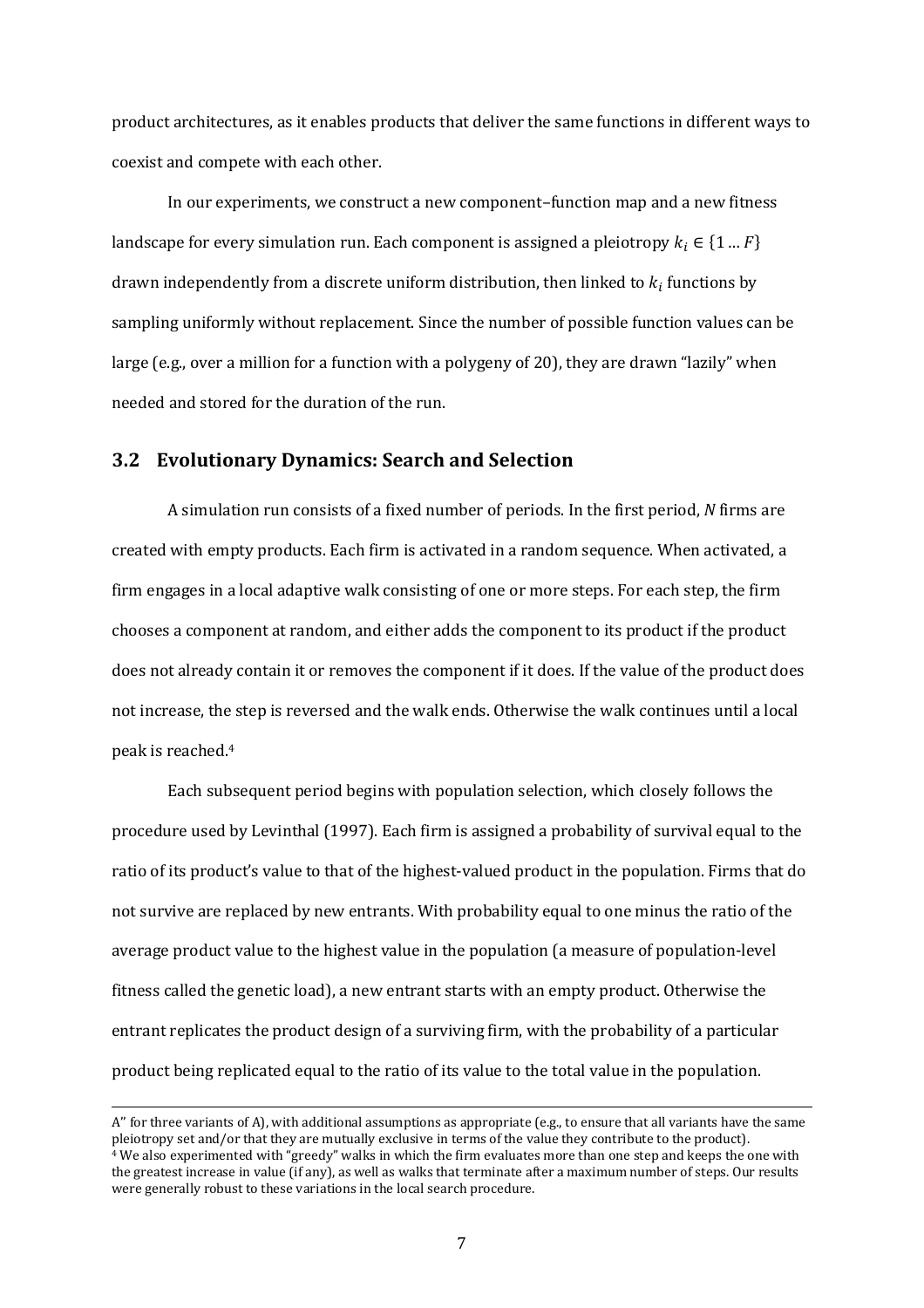The intuition behind these assumptions is that as the population matures, its average value should increase relative to the maximum value (i.e., the genetic load should decrease), and entrants should find it more attractive to replicate an existing design than start the search process from scratch—whereas when overall fitness is low it should be more attractive to start from scratch and search in a different direction to avoid getting trapped on a local peak.5

The combination of local search and population selection yields a powerful set of evolutionary dynamics that enables firms to converge rapidly on high-value product designs. However, these dynamics can also lead to stagnation. If all firms' products have the same value (i.e., the ratio of every product's value to the highest value is one), they are all are guaranteed to survive and new entry grinds to a halt. To maintain diversity in the population, we provide the ability for firms to engage in "long jump" search before their adaptive walk. A long jump entails swapping one or more components that are currently included in a firm's product for an equal number of components that are not, with all components chosen uniformly at random. (Each swap is equivalent to a two-bit mutation in a standard NK model.) As with local search, a long jump is only kept if it increases the value of the product, otherwise it is reversed and search process proceeds from the previous design. The number of long jumps attempted by a firm in a given period is drawn from a Poisson distribution with mean  $\lambda$ . The number of swaps in a given jump follows a geometric distribution, with a second swap having probability  $\mu$ , followed by a third (if the second occurs) with probability  $\mu$ , and so on until there are no more components to be swapped. For all of the results reported in section 4, we set  $\lambda = 1$  and  $\mu = 1/2$ .

### **3.3 Extensions**

The assumptions stated above constitute the basic model. We studied three extensions to this model in order to explore the conditions that give rise to modular product architectures and promote the emergence of platform ecosystems. Formally specifying these extensions is

<sup>&</sup>lt;sup>5</sup> Our population selection procedure differs from Levinthal's in that his random births yield completely random organizational forms, which would correspond to products containing a random assortment of components. We chose to have our non-replicating entrants start with empty products mainly because it seemed more plausible in our setting, and also because we wanted to avoid biasing the model in favor of product growth.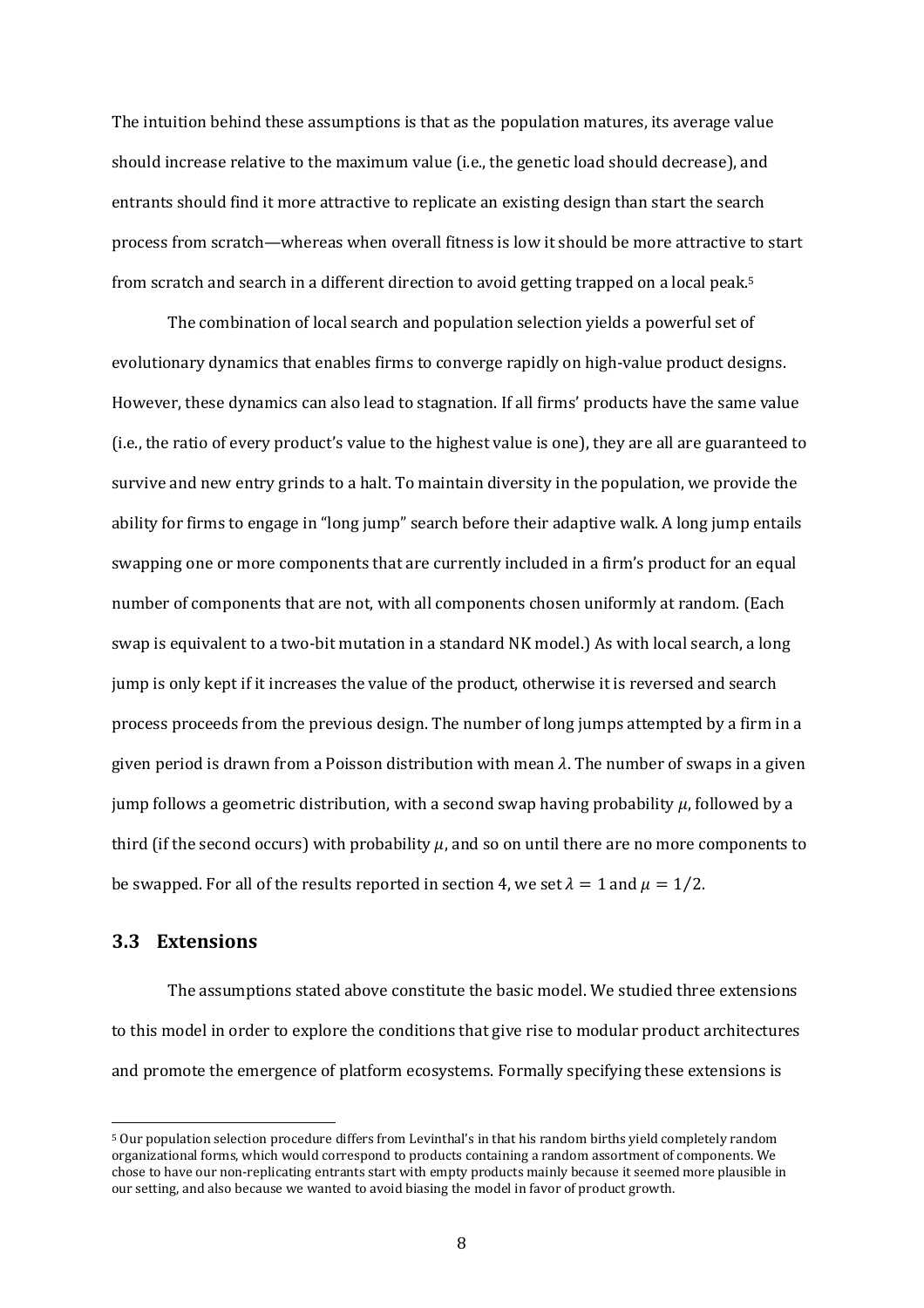straightforward but cumbersome, so we describe them informally with an emphasis on their motivation and intuition rather than the precise modeling assumptions.

#### **3.3.1 Nested Product Designs**

Simon's (1962) famous parable of the watchmakers emphasized the importance of stable subassemblies in building modular systems. However, there is no obvious mechanism in the basic model to select and amplify such subassemblies, even if they were to arise by chance. To provide such a mechanism, we added the ability for firms to incorporate the products of other firms just as they would "primitive" components. When a firm adds a product as a subassembly, all of its components become part of the firm's product. The value of this product continues to be determined solely by the set of components it contains; duplicate components have no effect, nor do subassembly boundaries (i.e.,  $v({A, B}) = v({A, {A, B}}) = v({A, {B}}).$ But subassemblies retain their identity for purposes of local and long-jump search; they are added and removed as a unit. Moreover, if the firm changes the design of a product that has been incorporated into other products as a subassembly, then those products change accordingly—just as mid-tier suppliers in a complex supply chain may change the components of subsystems they supply to downstream firms (sometimes with adverse consequences, cf. Cabigiosu & Camuffo, 2012).

While our implementation of the model supports arbitrary levels of product nesting and complex (acyclic) supply chain topologies, we experimented primarily with a three-layered structure consisting of component suppliers, subsystem suppliers, and system integrators (also known as original equipment manufacturers, or OEMs). We denote the number of subsystem suppliers by *S*. Setting  $S = 0$  is equivalent to the basic model. When they are present, they only "see" primitive components for the purposes of their product design processes. OEMs, on the other hand, see both components and the products of the subsystem suppliers (but not the products of other OEMs). In other words, each layer has visibility into all of its upstream layers. Population selection occurs independently in each layer.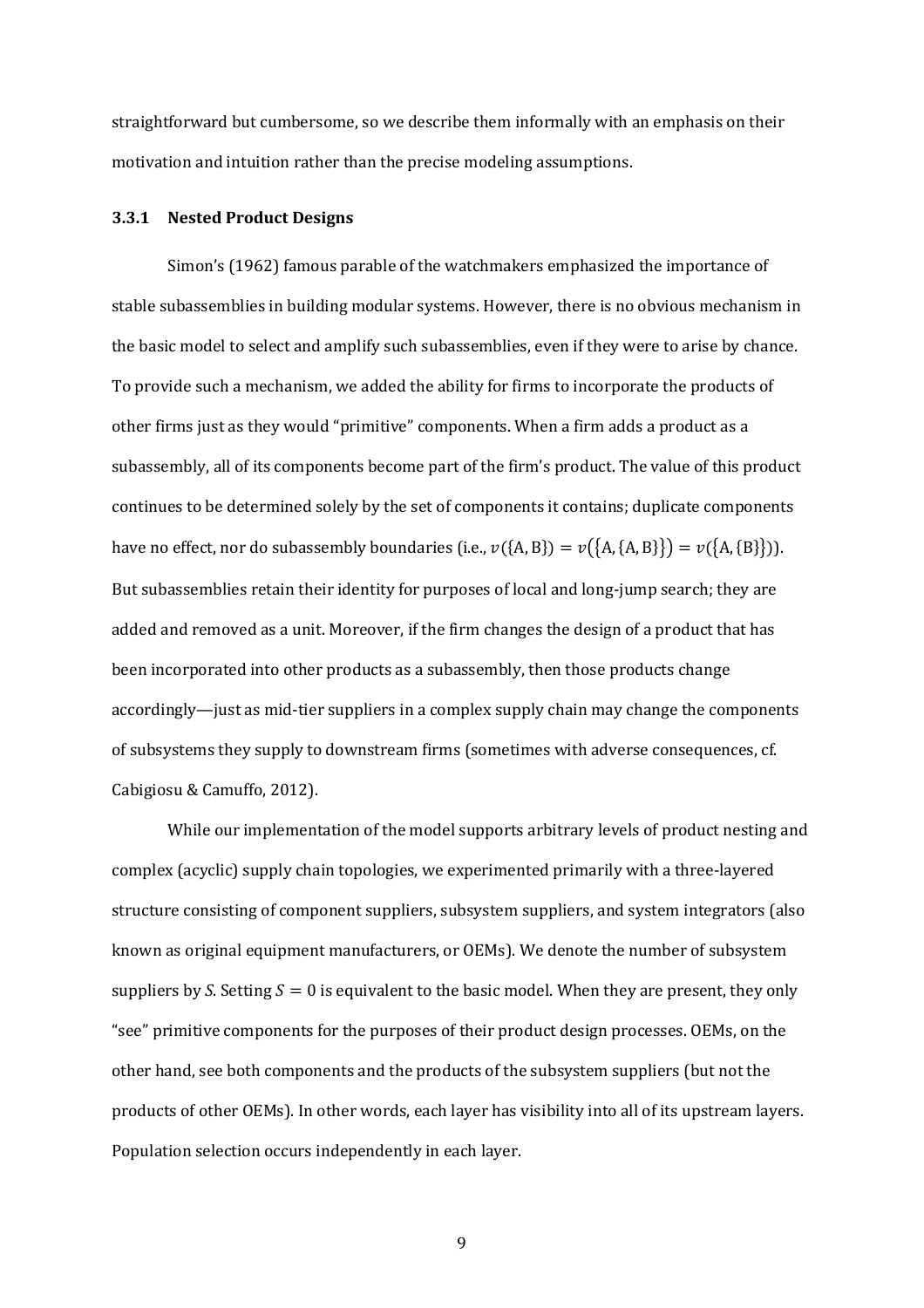#### **3.3.2 Environmental Change**

Although modularity may confer advantages in a static environment, its benefits are magnified when the value of product may change over time due, for example due to changes in the way components interact with each other or the way functions are valued by consumers. To model environmental change, we added two parameters: the frequency of change (*CF*), and the severity of change (*CS*). The frequency of change is simply the probability that the environment changes in a given period, with zero corresponding to the basic model. If environmental change occurs, each function is "scrambled" with probability *CS*. If a function is selected to be scrambled, all of its function values are randomly redrawn (cf. Siggelkow & Rivkin 2005). Allowing the frequency and severity of change to be varied independently allows us to investigate very different types of change, from rare but catastrophic disruptions (like the shift from mainframes to personal computers) to those that are more frequent but more narrowly targeted (like the substitution of fuel injection systems for carburetors).

#### **3.3.3 Market Segmentation**

Another well-known benefit of modularity is the ability to create economies of scope by making it easier to customize a product for different markets (Langlois & Robertson, 1992). We model the existence of multiple market segments by adding another two parameters to the model: the number of segments (*MS*), and the correlation between them (*MC*). The number of segments determines the number of distinct fitness landscapes that are created, with one corresponding to the basic model. Each firm is assigned a landscape at random. If  $MC = 0$ , each landscape is uncorrelated with the others; in other words, their fitness contributions are drawn independently and identically from the same distribution. If  $MS > 1$  and  $MC > 0$ , we define a "parent" landscape and *MS* "child" landscapes. For each child landscape, each function is either inherited from the parent or unique to the child. In order to ensure the same degree of correlation across all child landscapes, the same functions need to be inherited for each; we arbitrarily set the first  $F \cdot r$  functions to be inherited, and the remaining  $F(1 - r)$  to be unique.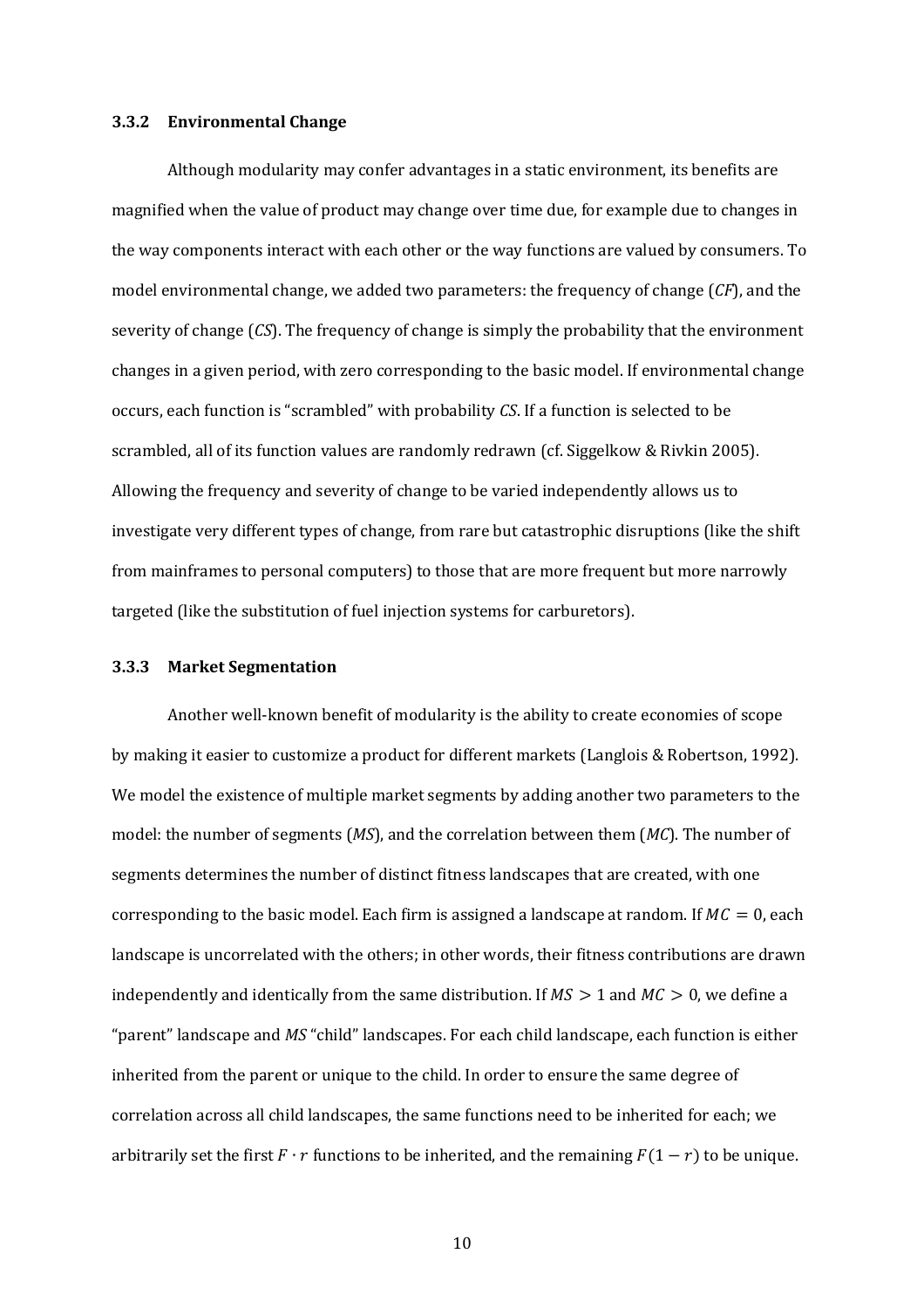## **4 Results**

We implemented the model in Java using the MASON simulation toolkit (Luke et al., 2004), and conducted a preliminary set of experiments on a Linux-based high-performance computing cluster. Experiment 1 aimed to identify the factors that influence product modularity. Using the nested product design extension, we set the number of system integrators (OEMs) to 10 while varying the number of subsystem suppliers. We also varied the number of components and functions, obtaining results for all combinations of  $C = \{8, 16, 24, 32\}$ ,  $F = \{8, 16\}$ , and  $S = \{0, 5, 10\}$ . Experiment 2 focused on the environmental change extension, varying the frequency and severity of change (*CF* and *CS*) in the range  $\left\{0,\frac{1}{16},\frac{1}{8},\frac{1}{4},\frac{1}{2},1\right\}$ . In this experiment, we fixed  $C = 32$  and  $F = 8$  while varying S as in the first experiment. Experiment 3 was similar in structure to the second experiment but focused on the market segmentation extension. In this experiment, we varied the number of market segments (*MS*) in the range  $\{1...5\}$  and the correlation of the segment landscapes (*MC*) in the range  $\left\{1,\frac{3}{4},\frac{1}{2},\frac{1}{4},0\right\}$ , in addition to varying *S*. (Note that lower values of *MC* yield greater differences between landscapes.)

All of our reported results are averaged over 200 independent trials for each combination of parameters, with a different random seed for each trial. Each trial comprised 500 periods. The reported results are based on observations taken at period 200, but we ran the same analyses using observations at periods 100 and 500 to verify their robustness.

### **4.1 The Evolution of Modularity**

Our first set of results addresses the central question of the paper: can modularity evolve? To answer this question, we use the measure of product modularity proposed by Frenken (2006). This measure is designed to have a minimum value of 0 for a product in which every component interacts with each other (i.e.,  $k_i = F$  for all  $i \in \{1 ... C\}$ ), and a maximum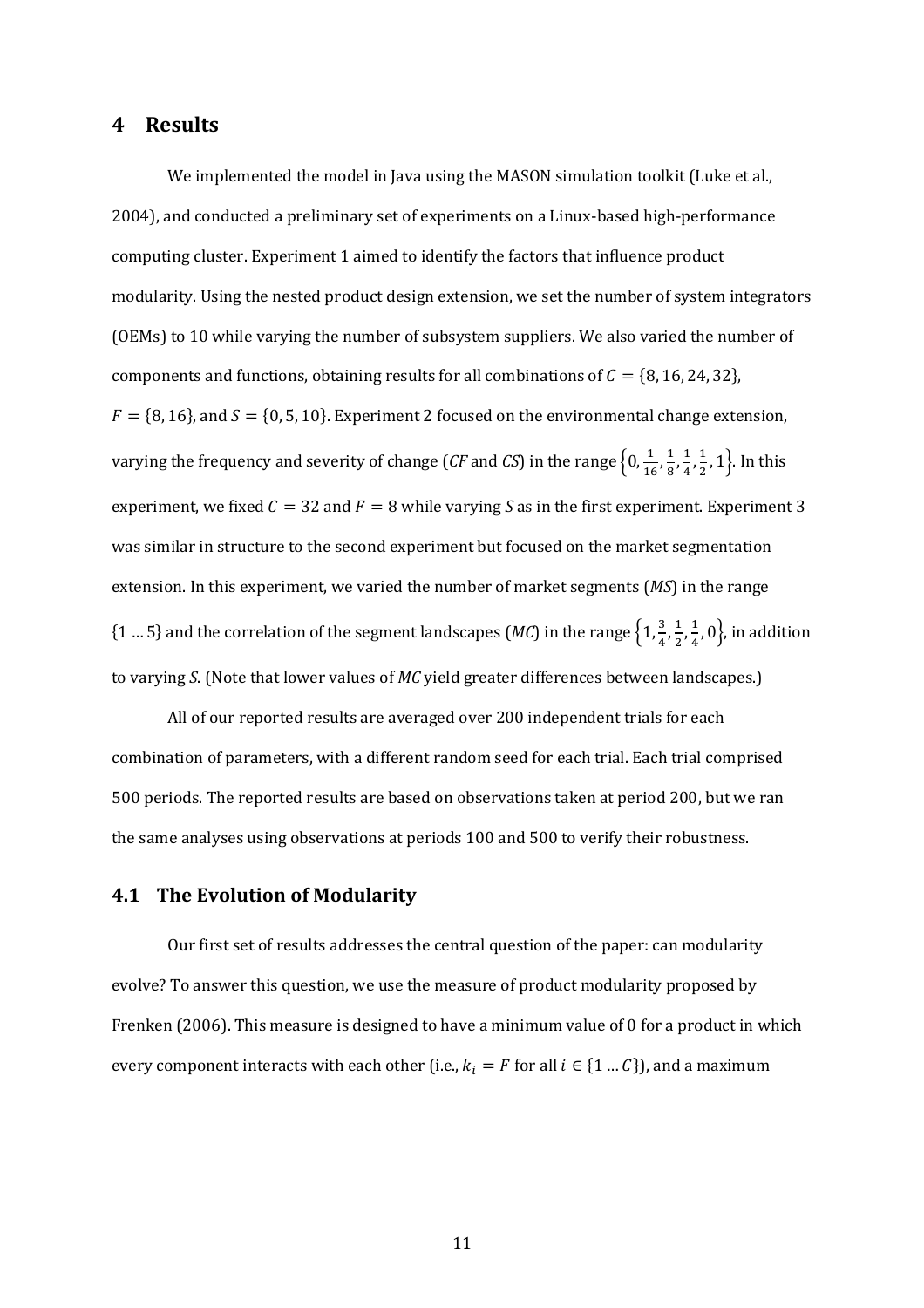value of 1 for a product in which there are no interactions between components (i.e.,  $k_i = 1$ ).<sup>6</sup> We need to modify the measure to account for the fact that in our setting, a product may contain only a subset of the available components and/or enable only a subset of the possible functions. Letting  $|p|$  denote the number of components in product **p**, and  $k(p)$  denote the total number of functions enabled by the product, we define the modified measure of product modularity as follows:

$$
M(\boldsymbol{p}) = 1 - \frac{1}{|\boldsymbol{p}|} \log_{k(\boldsymbol{p})} \prod_{i \in \boldsymbol{p}} k_i
$$

(The measure is undefined for  $k(p) < 2$ , since logarithms of base 0 and 1 are undefined. This is natural, as modularity is concerned with the way a product's functionality is partitioned across components; for fewer than two functions, there is no partitioning. Also note that a product with a single component and more than one function has a modularity of 0.)

Figure 2 illustrates the relationship between the number of available components, the size of a given product, and the modularity of that product. The contour plot clearly reveals that this relationship is positive: both higher values of *C* and larger products are associated with higher modularity. While the plot is shown for the basic model  $(S = 0)$  and 8 functions, this pattern holds consistently across Experiment 1 (i.e., with  $S = \{5, 10\}$  and  $F = 16$ ).

Figure 3 focuses on the region of the parameter space with the highest modularity  $(C = 32$  and  $F = 8$ ), and provides a more detailed breakdown of its distribution by the number of subsystem suppliers. The box-and-whisker plot on the left side of the figure shows a median modularity of about 0.46 for  $S = 0$ . This is substantially higher than the expected modularity of a product composed of randomly selected components (about 0.36), <sup>7</sup> providing evidence that the evolutionary dynamics of our model favor modular product architectures.

That said, the mechanism by which we had hoped to increase the propensity for modularity to evolve—the nested product design extension—does not appear to have had the

 <sup>6</sup> In an non-decomposable product (i.e., one in which no subset of components exclusively enables a subset of functions), the maximum modularity approaches 1 for a product in which every component has a pleiotropy of 1 except for a single component with pleiotropy *F* that serves as a technical standard or set of design rules. <sup>7</sup> This result was obtained through numerical simulation, and depends on *F* but is independent of *C*. Additional numerical and analytical results on expected modularity will be provided in a subsequent version of the paper.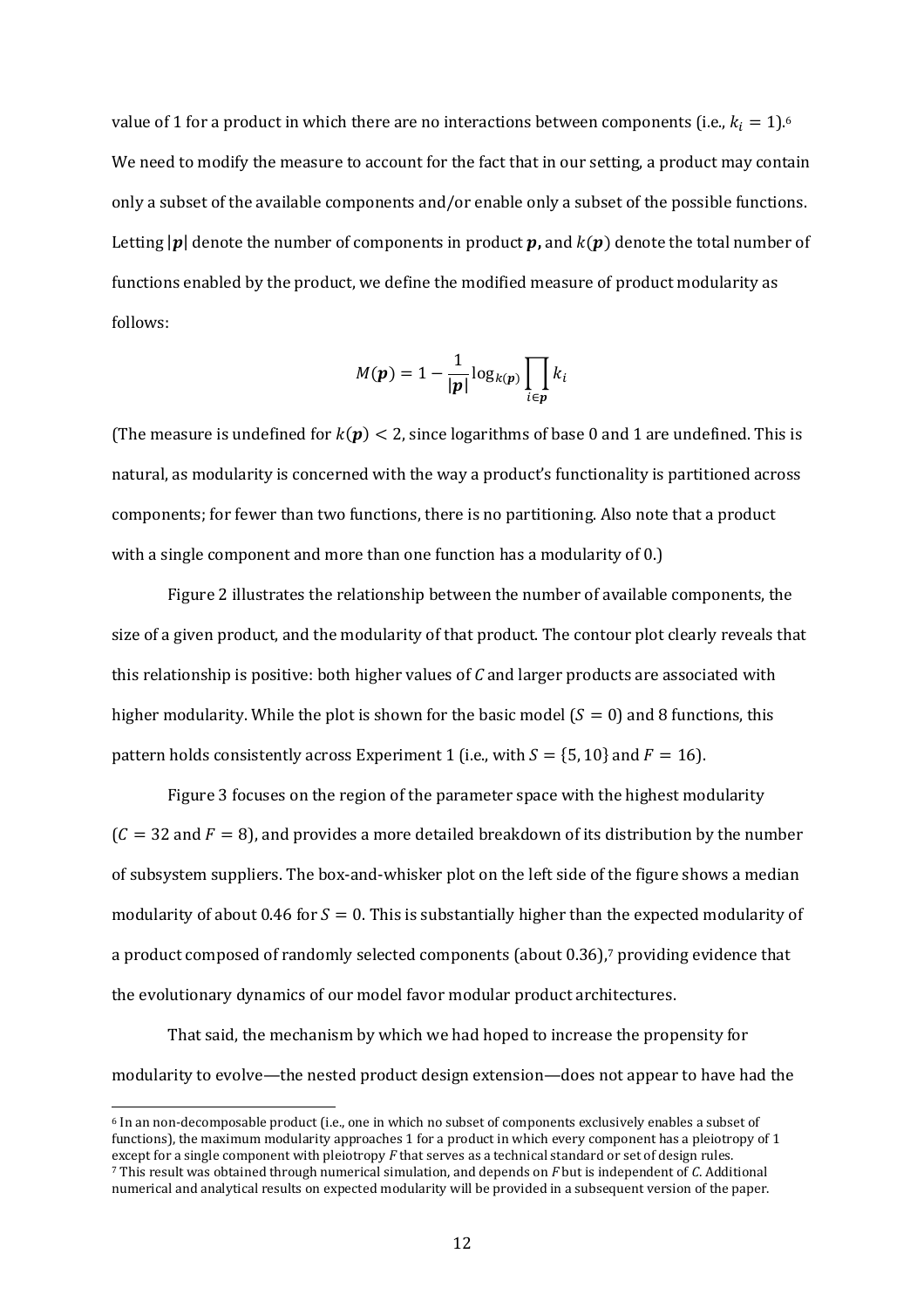desired effect, since the median modularity is actually lower for  $S = 5$  and 10 than it is for trials in which there are no subsystem suppliers. A closer look at the data reveals why: almost every product in the subsystem layer enables all of the available functions (i.e.,  $k(p) = 8$  for  $F = 8$  and  $k(\mathbf{p}) = 16$  for  $k(\mathbf{p}) = 16$ ). In other words, these products are not really subsystems at all but fully functional products in their own right. This is also reflected in the behavior of OEMs. In the vast majority of cases, OEMs simply adopt the product of the leading subsystem supplier—or assemble an identical product from raw components—rather than assembling a product from multiple subsystems.

We ran an additional set of experiments in which subsystem suppliers were specialized to a subset of the available components (e.g., for  $C = 32$  there might be 4 types of subsystem suppliers, each of which can only use 8 components). Here we also found strong incentives to enable as many functions as possible rather than make a product with limited functionality that complements other specialized subsystems. Of course, one way to induce this would be to limit the *functions* of the components available to the specialized subsystem suppliers, but this would be tantamount to assuming modularity, which is precisely what we want to avoid. Instead, we may need to revise our assumptions about the selection process to reward firms based on the value created by their products downstream. We experimented with these kinds of assumptions in earlier work, but left them out of this version to simplify the model (a reminder of Einstein's dictum to make things as simple as possible but no simpler).

## **4.2 Modularity and Product Value**

Turning to the relationship between modularity and product value, which we expect to be positive, we again find some supportive evidence but not the definitive result we expected. The supportive evidence comes from the linear regression analyses presented in Tables 1 and 2. They indicate that under both environmental change and market segmentation, modularity is positively related to product value. In these regressions, we control for all of the experimental parameters (*CS*, *CF*, *MS*, *MC*, and *S*) as well as three other firm-level attributes: period of entry,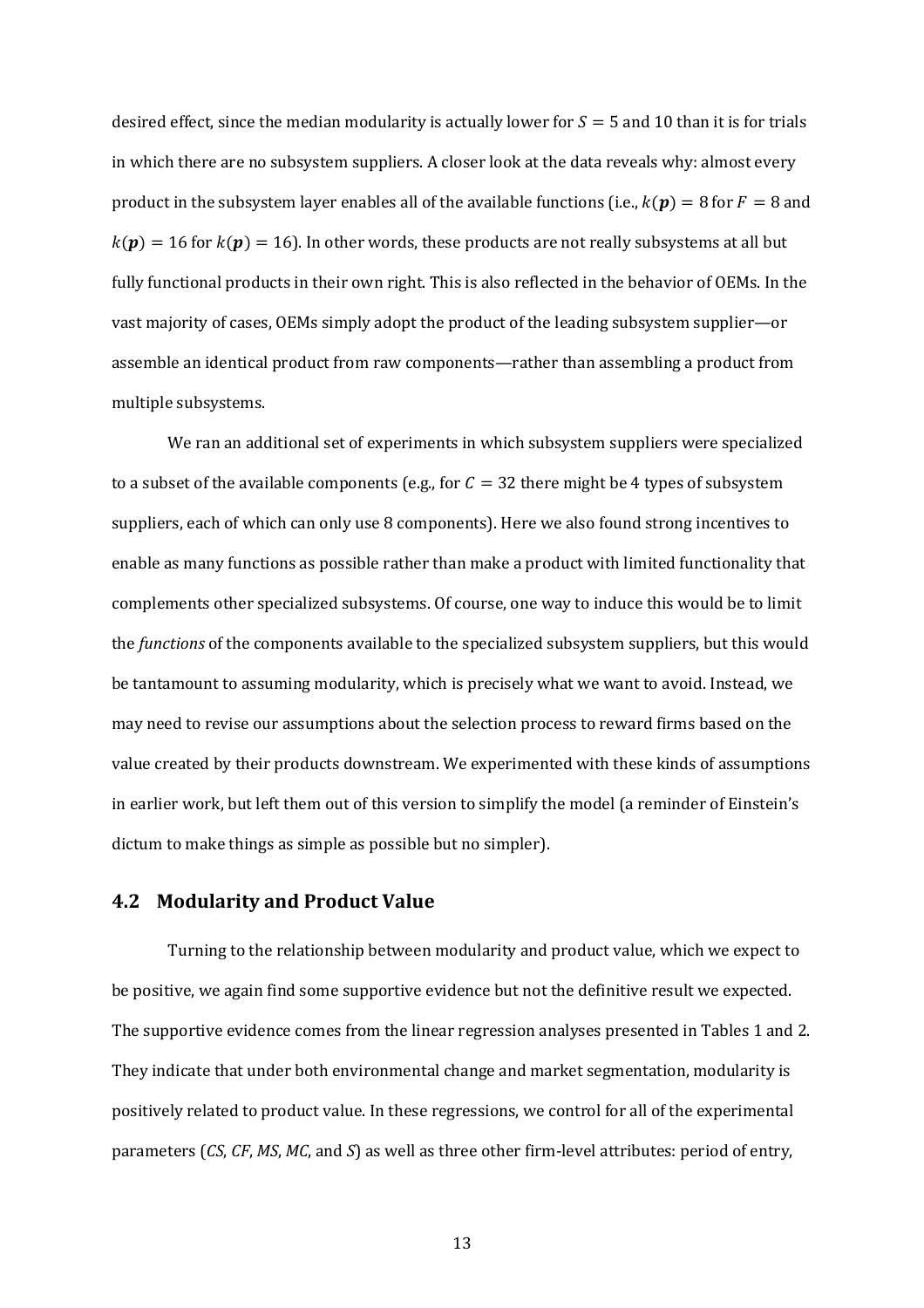size of the product (defined as the number of unique components), and number of nested products (0 if the product contains only raw components). This is encouraging news, as it provides a reason for more modular products to be selected and retained in the population, independent of their other characteristics.

Once again, however, further inspection reveals that the mechanism we expected to find is lacking. We anticipated a positive relationship between modularity and product value because it should be easier to find high-value products if they are modular than otherwise. By this logic, there should be a positive interaction between modularity and the model parameters that make search more difficult: frequency and severity of change in Experiment 2, and the number of market segments in Experiment 3 (as well as a negative interaction between modularity and the correlation between segments). In other words, as the difficulty of search increases, the marginal value of modularity should increase. But this is not borne out in our data. When we ran the regressions again with interaction terms, the coefficients were either negative or insignificant in almost all cases.

A possible source of explanation lies in the nature of the search process in our model. Unlike in the model of Frenken and Mendritzki (2012), which assumes parallel search within subsystems, our firms cannot engage in parallel search because we treat them as indivisible entities rather than organizations composed of individuals and teams. Moreover, we do not endow firms with the ability to identify subsystems, which is necessary in order to optimize them separately. The existence of subsystem suppliers *does* enable parallel search at the interfirm level (since every firm engages in search in every period), but again it then becomes important to align the incentives of the firms in order to yield effective coordination.

### **4.3 Toward Platform Ecosystems**

While modularity is no doubt an important factor in catalyzing the emergence of a vibrant ecosystem of firms and products, we can observe this emergence more directly by examining the patterns of interdependence and reuse among components and products. We are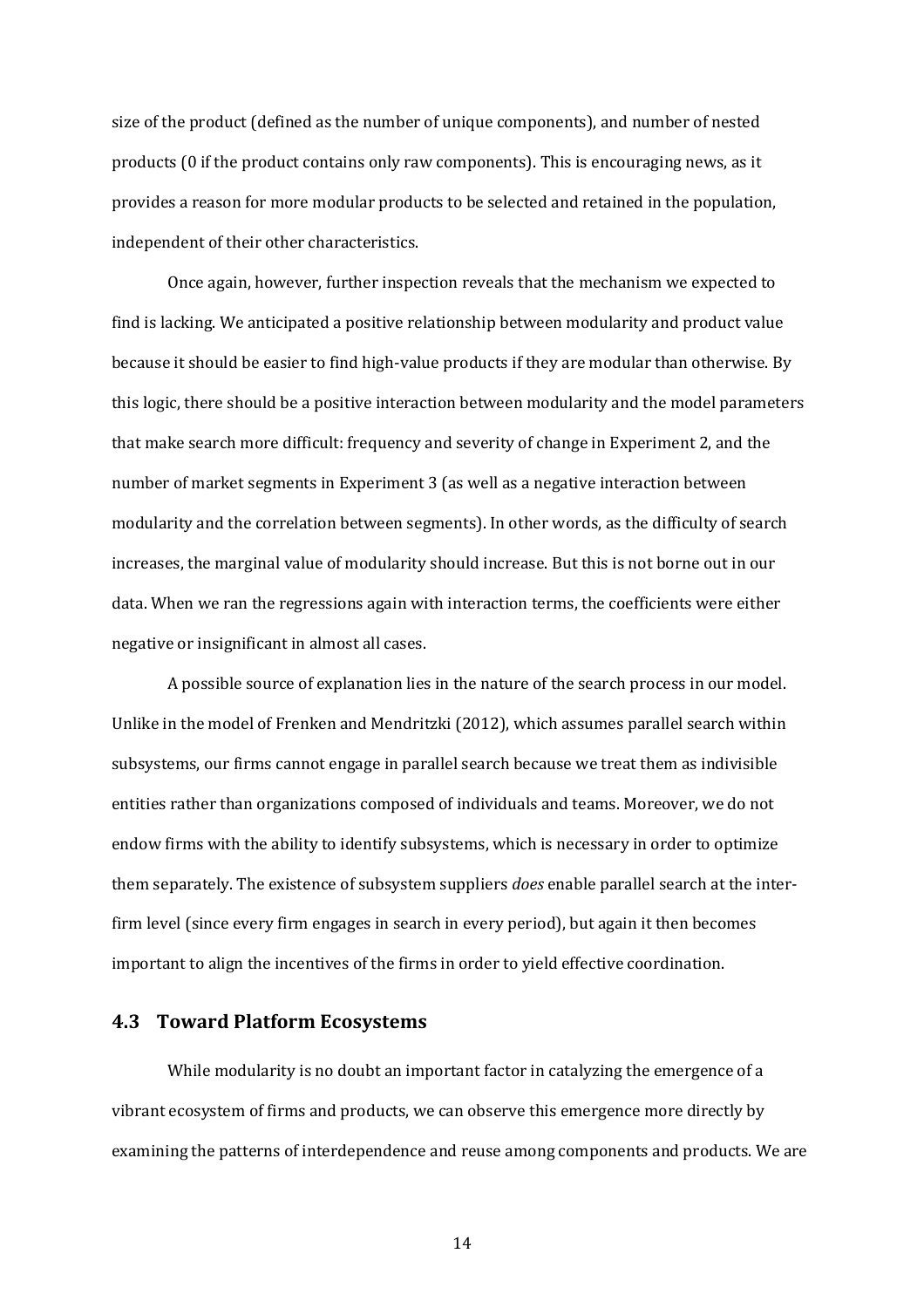especially interested in identifying structures related to platform architectures, such as a densely connected core surrounded by a sparsely connected periphery (Murmann & Frenken, 2006; Baldwin & Woodard, 2009). "Core" components or products can become the basis for platform ecosystems by being frequently reused (i.e., appearing in many downstream products) and by supporting variety (i.e., appearing in combination with a wide range of other components or products).

To measure the overall tendency of an ecosystem to exhibit these characteristics, we constructed a measure called *average product centrality*. To compute this measure, a centrality score is computed for each product and then averaged over the product population. Since a product is a set of components, we computed the centrality score using a network measure designed for groups of actors, namely a weighted variant of the *group betweenness centrality* measure proposed by Everett and Borgatti (1999). Group betweenness centrality (GBC) is defined as the proportion of geodesics connecting pairs of non-group members that pass through the group—in other words, the extent to which components or subassemblies appear in products more often in combination with a particular product than with others.

Formally, consider a graph whose nodes are the full set of designs in a given simulation run (including raw components, subassemblies, and final products) and whose links indicate coinclusion in a downstream design. For example, two components that appear in a subassembly would receive one link for that appearance, as would a component and a subassembly that appear in a final product. Let  $g_{u,v}(p)$  denote the number of geodesics (distinct shortest paths in the graph) that connect designs *u* and *v* while passing through designs in  $p$ . Let  $g_{u,v}$  denote the total number of geodesics connecting *u* and *v*, and define an ordering (<) on the set of components. Then:

$$
\text{GBC}(\boldsymbol{p}) = \frac{1}{Q} \sum_{u < v} \frac{g_{u,v}(\boldsymbol{p})}{g_{u,v}} \text{ for } u, v \notin \boldsymbol{p}
$$

where *Q* is a normalization factor equal to the maximum of the summation on the right, which depends on the size of the graph and the number of links.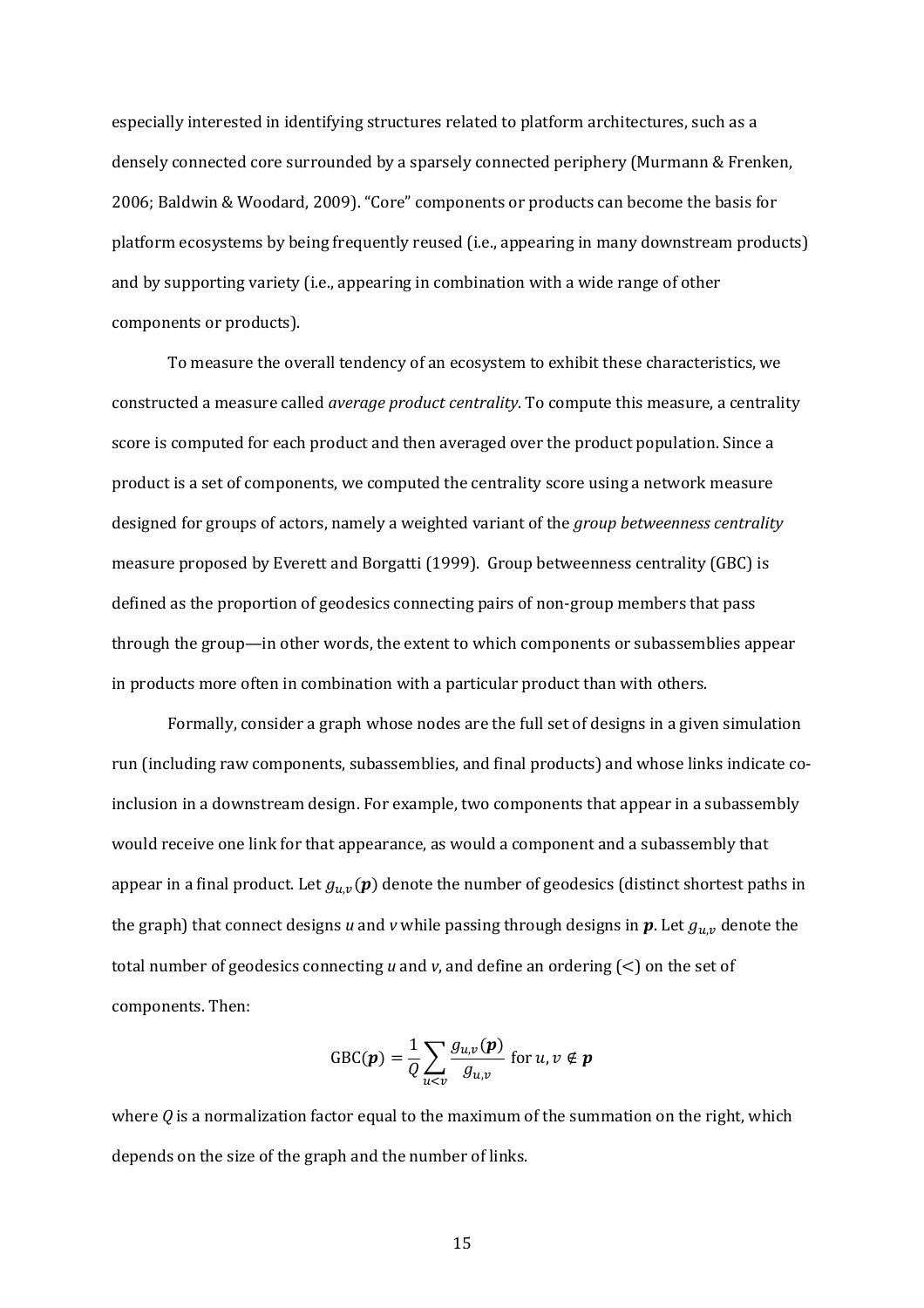Figures 4 and 5 summarize the average product centrality as a function of the key parameters in Experiments 2 and 3. Interestingly, centrality tends to increase along with the difficulty of search (although as the scale on Figure 5 indicates, it starts from a much lower base in Experiment 3). This finding suggests that more challenging environments lend themselves to platform-like architectures with stable cores and diverse peripheries. However, more analysis is needed to determine the mechanisms involved in these results. One puzzle is that we expected a lower level of centrality for extremely difficult environments, since we cannot see a clear benefit to having a platform architecture when it is effectively impossible to do much better than assembling a collection of components at random. In Experiment 2, we also expected an asymmetry between the effects of change frequency and change severity on average product centrality. Our intuition is that frequent but moderate changes should reward the ability to "mix and match" components and products to a greater extent than rare but catastrophic ones.

## **5 Conclusion**

In this paper, we sought to model the evolution of modular architectures and the emergence of platform ecosystems. While the model we presented does not quite succeed at doing either of these things, it does yield some promising findings which we hope can serve as a baseline for future work. The main problem to be solved is that while it may be advantageous for our firms to design modular products, they do not do so nearly as often or as convincingly as we would like. We suspect that this can be remedied by a combination of deeper analysis (e.g., making sure we understand the structure of the fitness landscapes adequately), changes to the model (e.g., selecting subsystem suppliers based on the value their products create downstream rather than comparing them to their peers in the same layer), and additional experimentation (e.g., exploring larger design spaces, collecting full time series data instead of just snapshots). We look forward to undertaking these tasks in the coming months.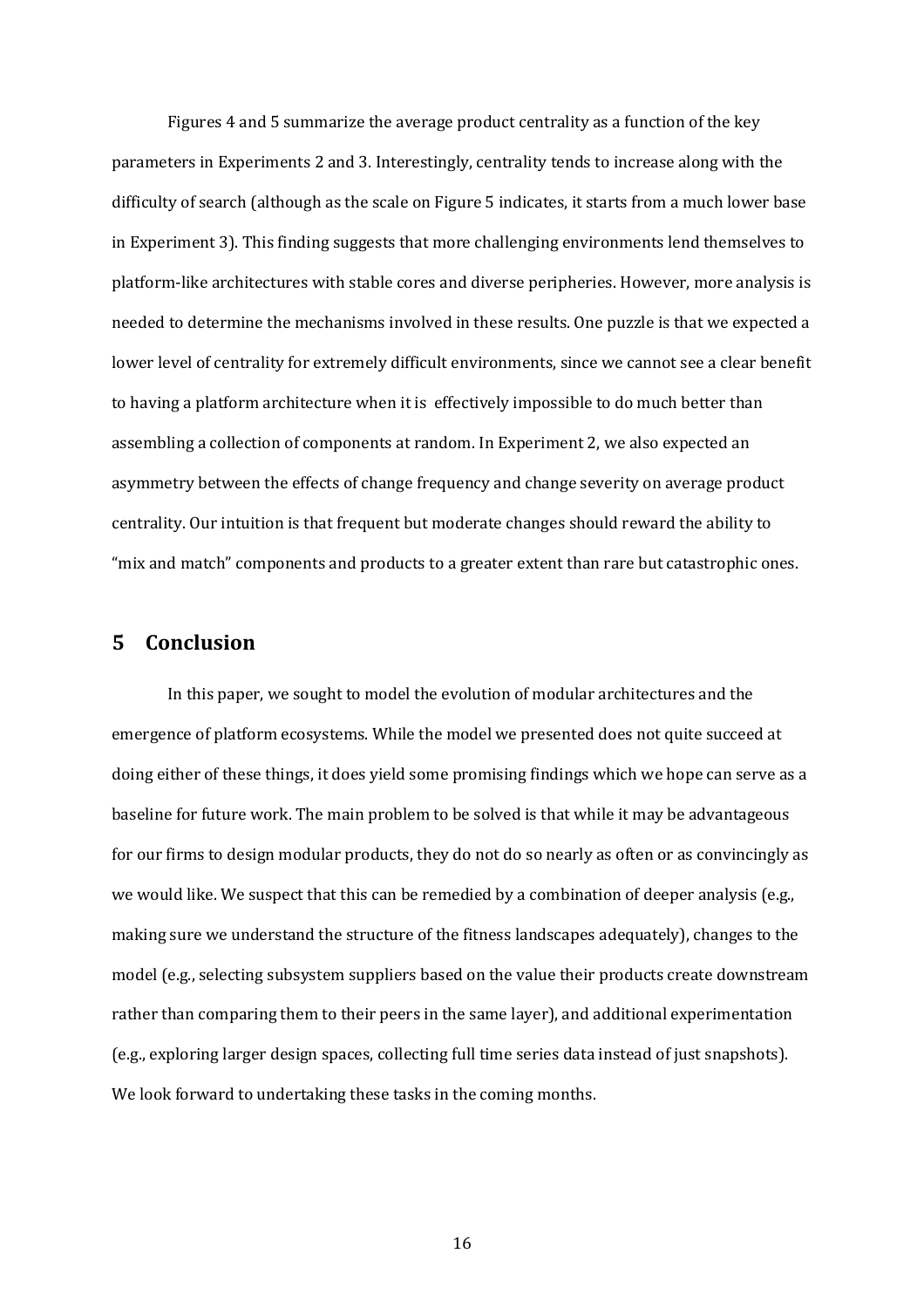## **References**

- Altenberg, L. 1994. Evolving better representations through selective genome growth. In *Proceedings of the IEEE World Congress on Computational Intelligence*, Pt. 1, 182–187.
- Arthur, W. B. 2009. *The Nature of Technology: What It Is and How It Evolves*. Free Press.
- Baldwin, C. Y., & Clark, K. B. 1997. Managing in an age of modularity. *Harvard Business Review,* 75(5): 84–93.
- Baldwin, C. Y., & Clark, K. B. 2000. *Design Rules: The Power of Modularity,* Vol. 1. MIT Press.
- Baldwin, C. Y., & Woodard, C. J. 2009. The architecture of platforms: A unified view. In A. Gawer (Ed.), *Platforms, Markets and Innovation:* 19–44. Edward Elgar.
- Beinhocker, E. D. 2006. *The Origin of Wealth: Evolution, Complexity, and the Radical Remaking of Economics.* Harvard Business School Press.
- Brusoni, S., & Prencipe, A. 2001. Unpacking the black box of modularity: Technologies, products, and organizations. *Industrial and Corporate Change,* 10(1): 179–205.
- Brusoni, S., Marengo, L., Prencipe, A., & Valente, M. 2007. The value and costs of modularity: A problem-solving perspective. *European Management Review,* 4(2): 121–132.
- Cabigiosu, A., & Camuffo, A. 2012. Beyond the "mirroring" hypothesis: Product modularity and interorganizational relations in the air conditioning industry. *Organization Science,* 23(3): 686–703.
- Dosi, G., & Marengo, L. 2005. Division of labor, organizational coordination and market mechanisms in collective problem-solving. *Journal of Economic Behavior and Organization,* 58(2): 303–326.
- Ethiraj, S., & Levinthal, D. A. 2004. Modularity and innovation in complex systems. *Management Science,* 50(2): 159–173.
- Evans, D. S., Hagiu, A., & Schmalensee, R. 2006. *Invisible Engines: How Software Platforms Drive Innovation and Transform Industries.* MIT Press.
- Everett, M. G., & Borgatti, S. P. 1999. The centrality of groups and classes. *Journal of Mathematical Sociology,* 23(3): 181–201.
- Frenken, K. 2006. A fitness landscape approach to technological complexity, modularity, and vertical disintegration. *Structural Change and Economic Dynamics*, 17(3): 288–305.
- Frenken, K., & Mendritzki, S. 2012. Optimal modularity: a demonstration of the evolutionary advantage of modular architectures. *Journal of Evolutionary Economics,* 22(5): 935–956.
- Gawer, A., & Cusumano, M. A. 2002. *Platform Leadership: How Intel, Microsoft, and Cisco Drive Industry Innovation.* Harvard Business School Press.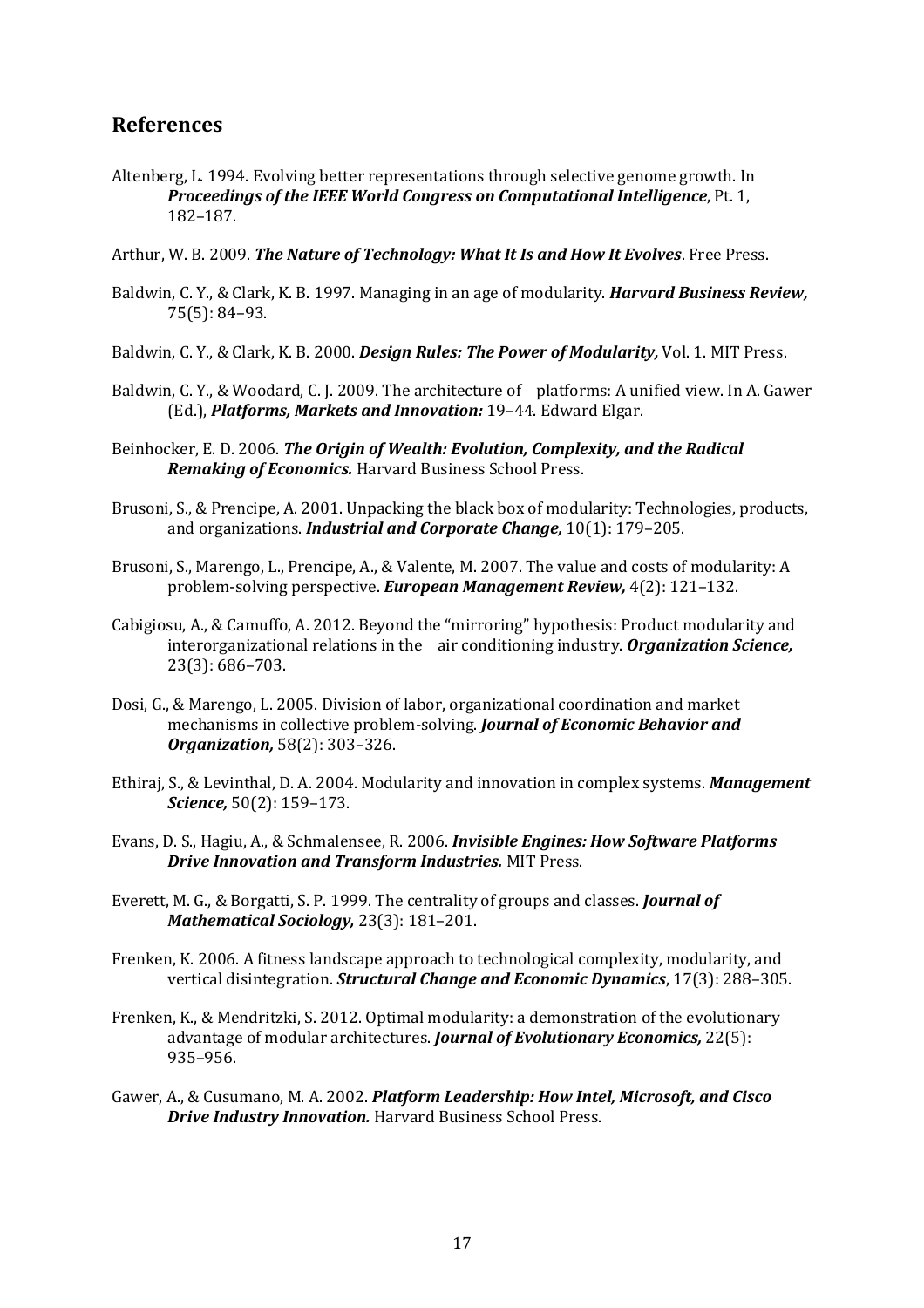- Iansiti, M., & Levien, R. 2004. *The Keystone Advantage: What the New Dynamics of Business Ecosystems Mean for Strategy, Innovation, and Sustainability*. Harvard Business School Press.
- Jacobides, M. G. 2005. Industry change through vertical disintegration: How and why markets emerged in mortgage banking. *Academy of Management Journal,* 48(3): 465–498.
- Kauffman, S. A., & Levin, S. 1987. Towards a general theory of adaptive walks on rugged landscapes. *Journal of Theoretical Biology*, 128(1): 11–45.
- Kauffman, S. A., & Weinberger, E. D. 1989. The NK model of rugged fitness landscapes and its application to maturation of the immune response*. Journal of Theoretical Biology*, 141(2): 211–245.
- Kauffman, S. A. 1993. *The Origins of Order: Self-organization and Selection in Evolution.* Oxford University Press.
- Langlois, R. N., & Robertson, P. L. 1992. Networks and innovation in a modular system: Lessons from the microcomputer and stereo component industries. *Research Policy,* 21(4): 297–313.
- Levinthal, D. A. 1997. Adaptation on rugged landscapes. *Management Science,* 43(7): 934–950.
- Luke, S., Cioffi-Revilla, C., Panait, L., & Sullivan, K. 2004. MASON: A new multi-agent simulation toolkit. In *Proceedings of the Eighth Annual Swarm Users/Researchers Conference (SwarmFest 2004).*
- Marengo, L., Dosi, G., Legrenzi, P., & Pasquali, C., 2000. The structure of problem-solving knowledge and the structure of organizations. *Industrial and Corporate Change,* 9(4): 757–788.
- Murmann, J. P., & Frenken, K. 2006. Toward a systematic framework for research on dominant designs, technological innovations, and industrial change. *Research Policy,* 35(7): 925–952.
- Rivkin, J. W., & Siggelkow, N. 2007. Patterned interactions in complex systems: Implications for exploration. *Management Science,* 53(7): 1068–1085.
- Siggelkow, N., & Rivkin, J. W. 2005. Speed and search: Designing organizations for turbulence and complexity. *Organization Science,* 16(2):101–122.
- Simon, H. A. 1962. The architecture of complexity. *Proceedings of the American Philosophical Society,* 106(6): 467–482.
- Ulrich, K. 1995. The role of product architecture in the manufacturing firm. *Research Policy,*  24(3): 419–440.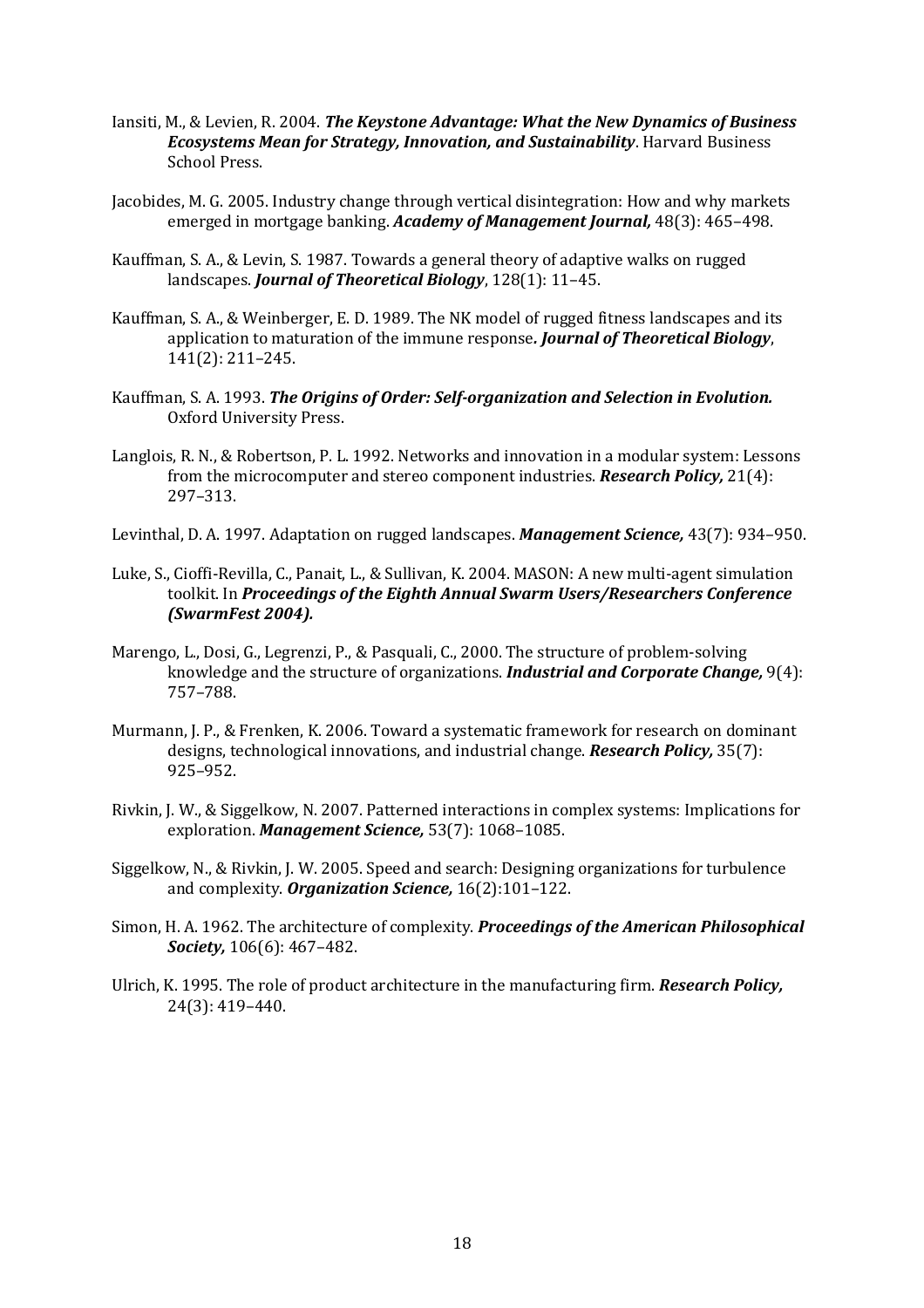# **Figures and Tables**



(2) Function value

How well do different component combinations enable each function?

(3) Product value What is the overall value (fitness) of a given set of components?

## Figure 1. Constructing a rugged fitness landscape for product designs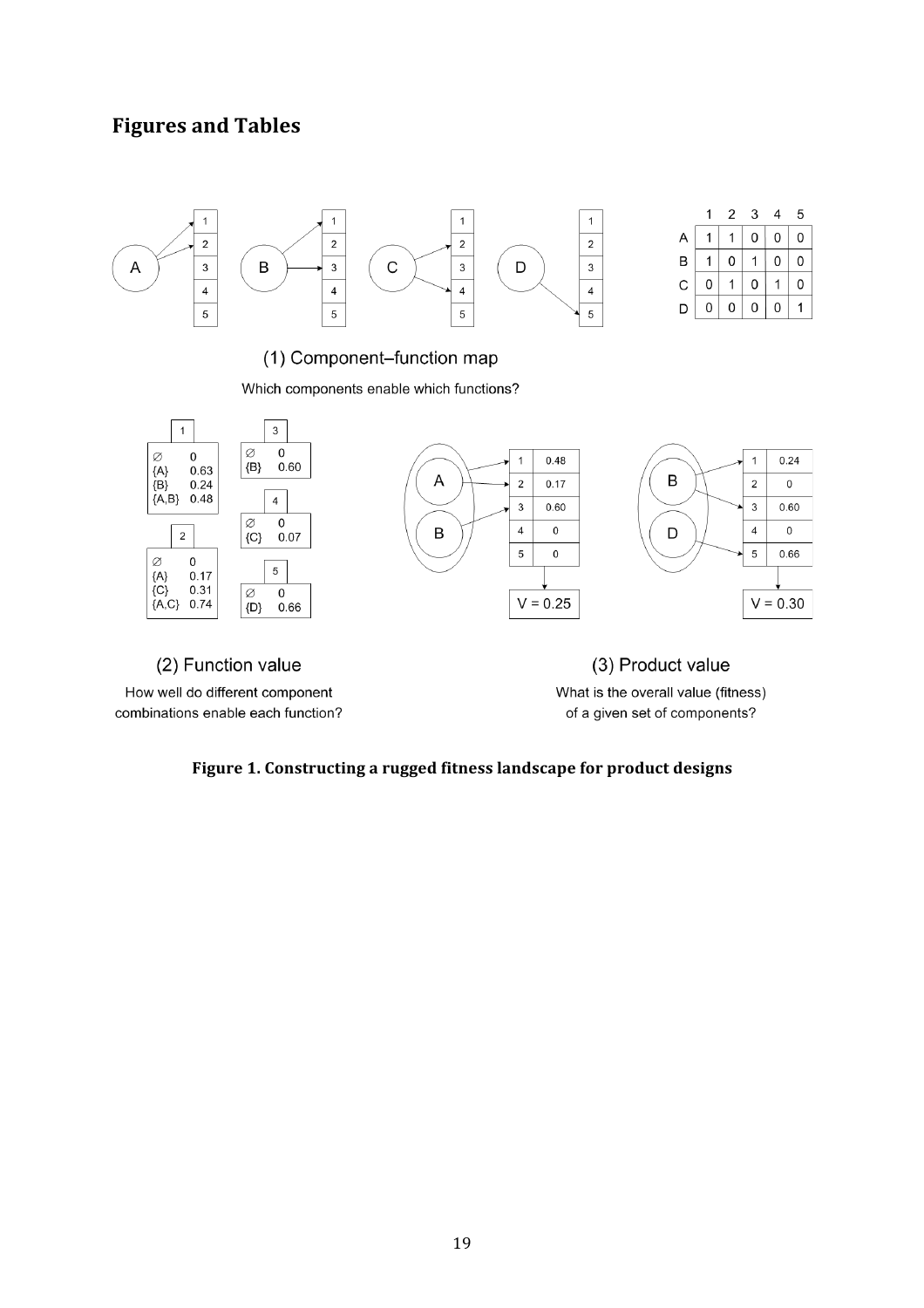

Figure 2. Contour map of product modularity by number of components and product size (Experiment 1,  $SSI = 0, F = 8$ )



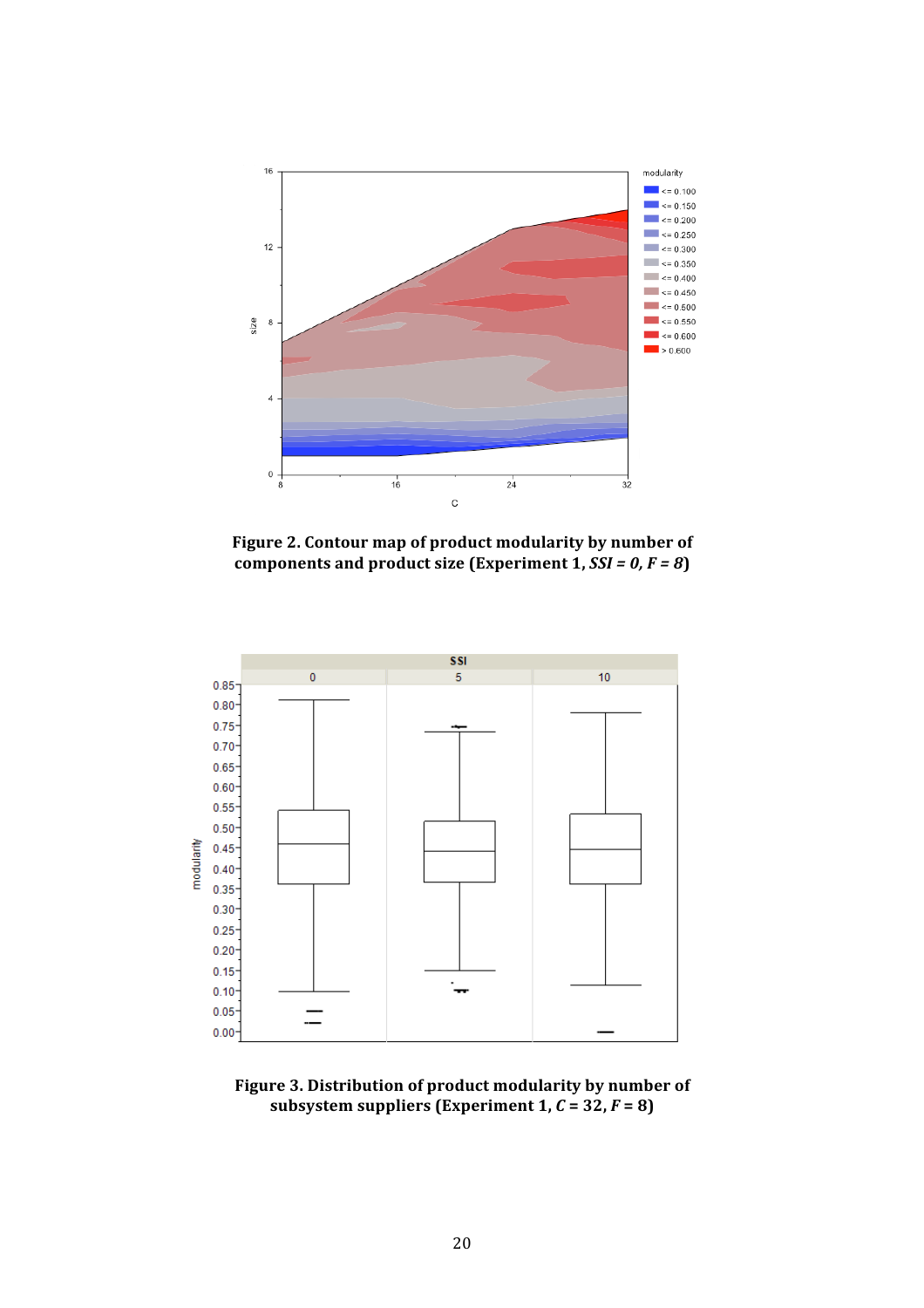

Figure 4. Average product centrality by frequency and severity **of environmental change (Experiment 2,**  $SSI = 5$ **)** 



Figure 5. Average product centrality by number of market segments and correlation of segment landscapes (Experiment 3,  $SSI = 5$ )